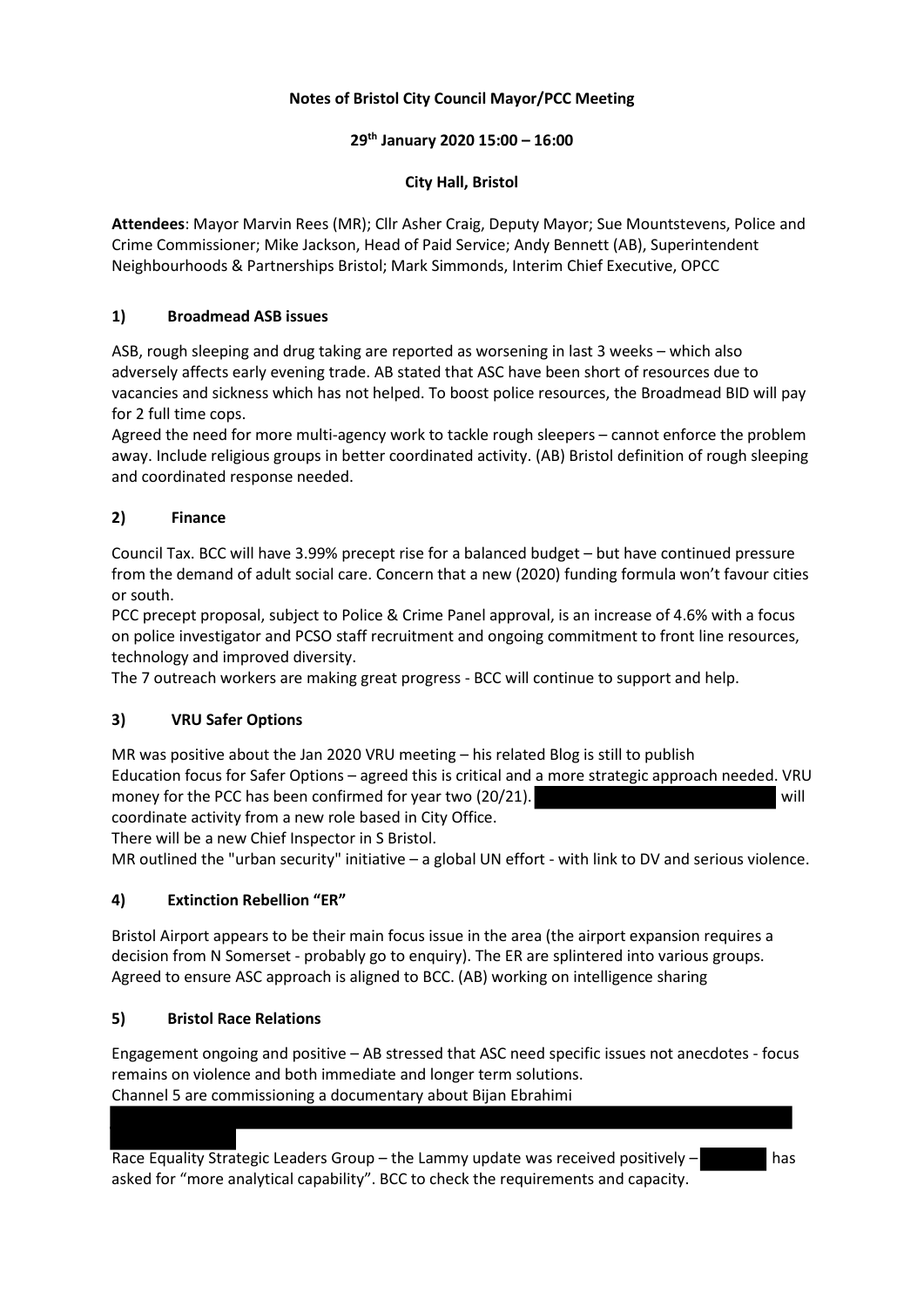## **6) Resolve Board**

BCC attendance at the Resolve (reducing reoffending) Board remains o/s. MJ to follow up and arrange for the stead /contribute in future.

#### **7) Trinity**

Discussed the challenge of locating a Police temporary site during construction of A new affordable housing and new permanent police neighbourhood enquiry office**.** 

BCC leaders and AB suggested that a temporary site proximate to Trinity may not be required. PCC will consult with the Chief Constable and local MPs and community leaders about basing the Trinity team temporarily in Bridewell and Fishponds.

#### **8) Safer Streets**

OPCC are submitting a £550k bid with focus on Southmead hotspot

#### **9) Commission for race equality**

Will be relaunched with a new Chair

#### **10) Clean Air Zones**

Agreed to stay in touch and Police to share any concerns with the Mayors Office.

#### **11) Eco Emergency**

PCC will support but cannot fully endorse the wording from PCC/Police perspective given policing statutory role and duties.

#### **Actions:**

| <b>Meeting</b> | <b>Action</b>                                                                                                                                                                                                                                             | <b>Comments</b>                                                                                                                                                                                            |
|----------------|-----------------------------------------------------------------------------------------------------------------------------------------------------------------------------------------------------------------------------------------------------------|------------------------------------------------------------------------------------------------------------------------------------------------------------------------------------------------------------|
| Date           |                                                                                                                                                                                                                                                           |                                                                                                                                                                                                            |
| 31.10.19       | <b>BROADMEAD ISSUES</b><br>to do a note describing joint<br>Andy and<br>work in relation to Broadmead. Consider joint<br>Mayor/PCC visit – potentially with Destination<br>Bristol - OPCC/Mayor's office.<br>Agree Bristol "definition" of rough sleeping | AB<br>Advise further of joint<br>working strategy for issues in<br>Broadmead.<br><b>Suggest Bristol definition of</b><br>"rough sleeping".<br>Update 29/01/20: Joint visit<br>for mayor/PCC to be arranged |
| 31.10.19       | Mike will follow up potential opportunities with<br>HR team for Call In apprentices                                                                                                                                                                       | <b>Update 29/01/20: Mike to</b><br>work with<br>and update                                                                                                                                                 |
| 31.10.19       | <b>SCHOOL EXCLUSIONS</b><br>SM request for information on numbers of<br>exclusions from schools in Bristol and trends -<br>Mike agreed to follow up. Concern about<br>reporting knife found in schools - needs multi<br>agency approach.                  | <b>MJ</b><br>Will supply the exclusion data<br>to the PCC<br>Update 29/01/20: - VRU to<br>measure and help understand<br>data and the options/language<br>used eg "negotiated transfer".                   |